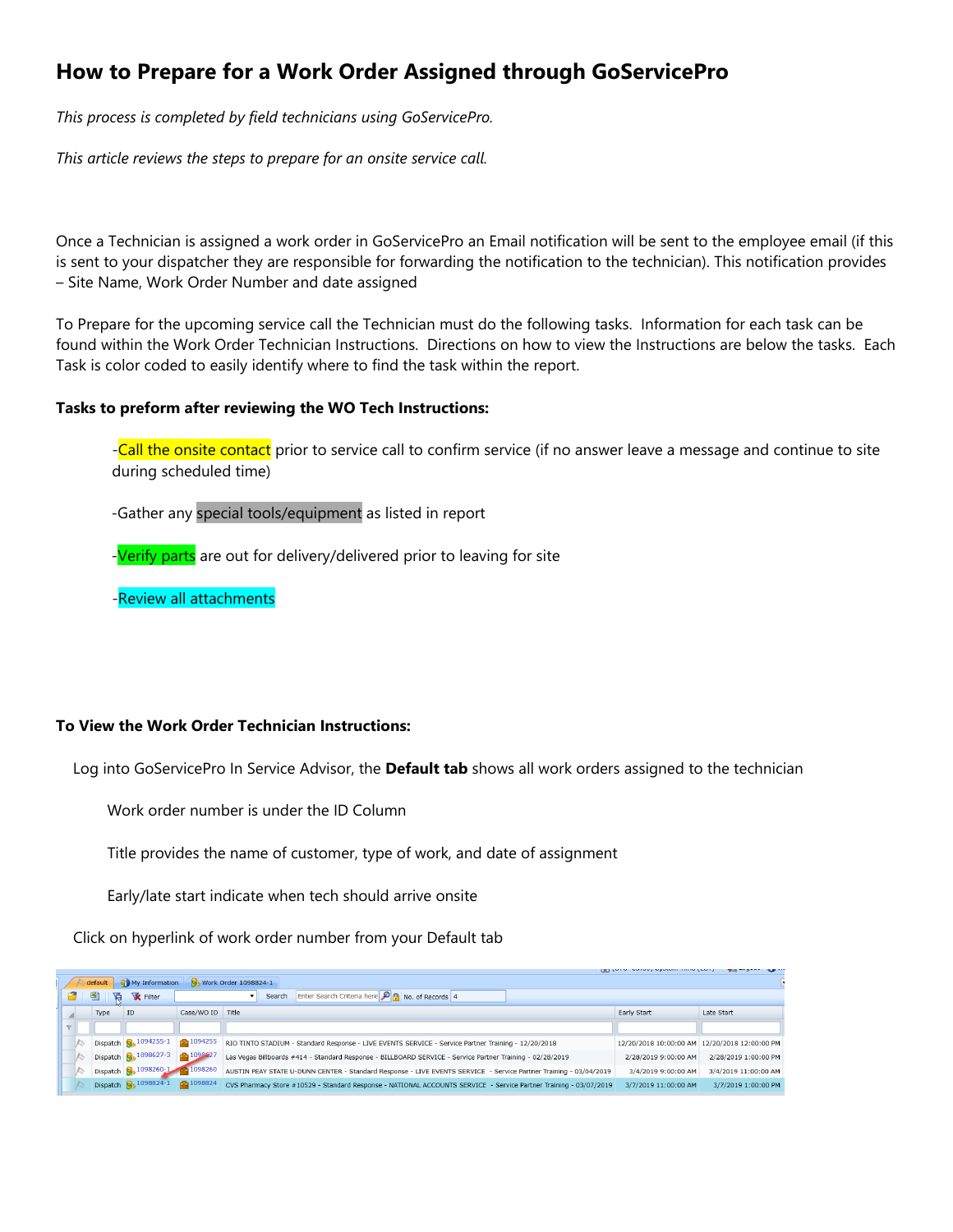#### From the Work Order

- 1. Click on the Reports button on the top ribbon bar
- 2. Select the 2<sup>nd</sup> report WO Technician Report. This report will give the complete work instructions for this work order. This is a living document, so it is important the report is pulled up once onsite from either Mobile or Laptop for the latest information.



To access from Mobile –

- 1. Click on work order from the schedule
- 2. Click on the Template tab on the top ribbon bar
- 3. Scroll down and over to view information

# **Work Order Technician's Instructions**

This section gives an overview of the work order- WO #, Site name, etc.



#### **Customer Information**

Contact Name - This is the onsite contact for this work order

Phone Number - This is the number for the onsite contact. Onsite contact should be called to confirm service prior to going to site.

Service Segment – this identifies which market this work order is associated with.

Event information – if there is an upcoming event this will be listed here.

| <b>Customer Information:</b>   |  |  |  |  |  |
|--------------------------------|--|--|--|--|--|
| <b>Contact Name:</b>           |  |  |  |  |  |
| <b>Phone Number:</b>           |  |  |  |  |  |
| <b>Service Segment:</b>        |  |  |  |  |  |
| When is the next event?:       |  |  |  |  |  |
| <b>Next Event Information:</b> |  |  |  |  |  |

**Store Manager** 000-000-0019 NATIONAL ACCOUNTS SERVICE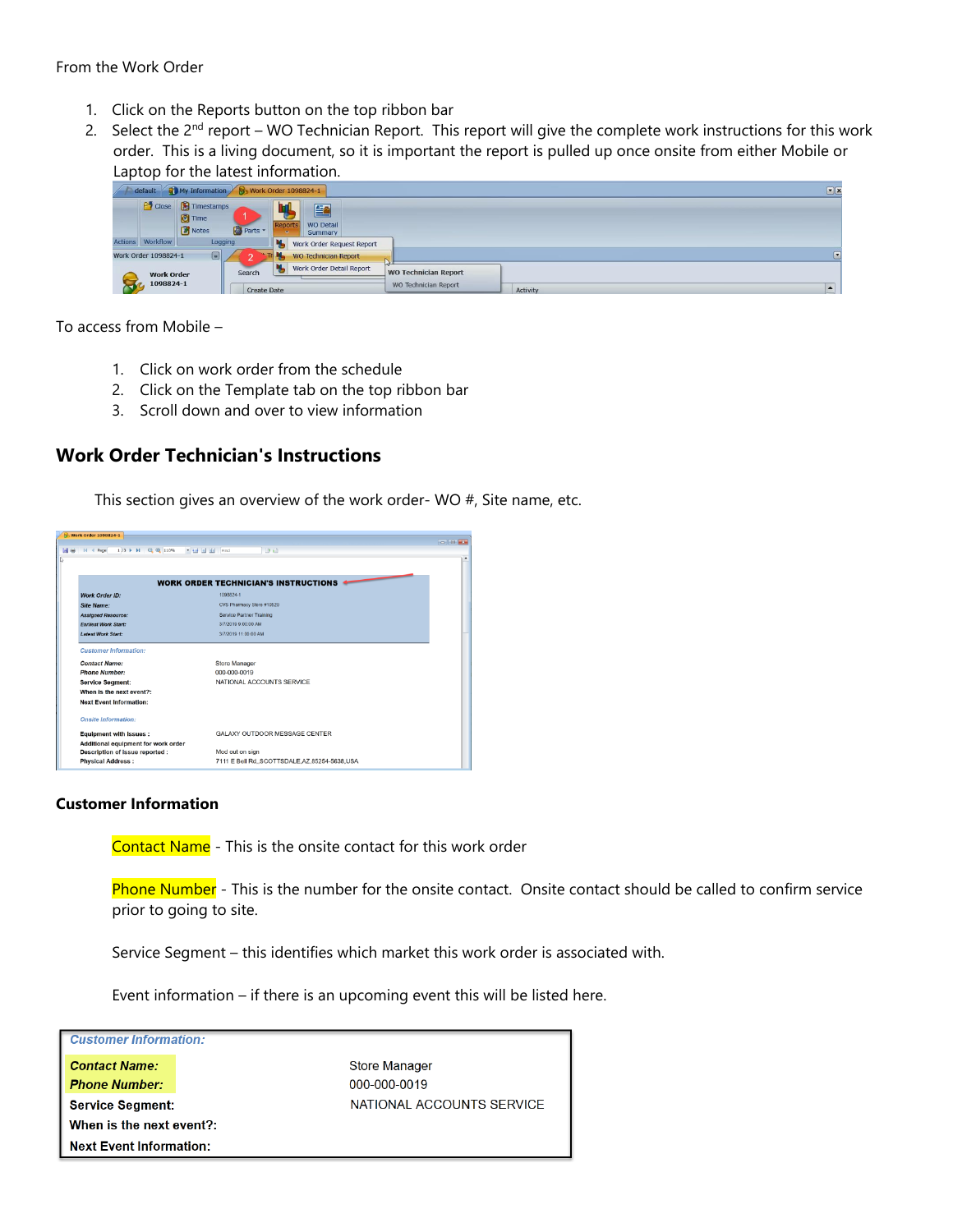#### **Onsite Information**

Equipment with issues – this identifies the equipment being worked on

Additional Equipment for work order – this identifies if multiple boards will be worked on during this service call (typically if assigned to a system check might have to check all equipment at the

Description of issue reported – this will be the scope of work (if there is a large scope of work this may be put as an attachment to the work order)

Physical Address – address sign is located at

Spare Parts Location – This will identify if customer has spare parts where they are located at.

Customer Specific Work Instructions—this section will provide the additional information for using additional customer apps for check in/out processes (typically for CVS, Walgreens, Blbds)

| <b>Onsite Information:</b>                  |                                                                                                                                                                                                                                                                                                        |  |  |  |
|---------------------------------------------|--------------------------------------------------------------------------------------------------------------------------------------------------------------------------------------------------------------------------------------------------------------------------------------------------------|--|--|--|
| <b>Equipment with issues:</b>               | <b>GALAXY OUTDOOR MESSAGE CENTER</b>                                                                                                                                                                                                                                                                   |  |  |  |
| Additional equipment for work order         |                                                                                                                                                                                                                                                                                                        |  |  |  |
| Description of issue reported :             | Mod out on sign                                                                                                                                                                                                                                                                                        |  |  |  |
| <b>Physical Address:</b>                    | 7111 E Bell Rd., SCOTTSDALE, AZ, 85254-5638, USA                                                                                                                                                                                                                                                       |  |  |  |
| <b>Spare Parts Location:</b>                |                                                                                                                                                                                                                                                                                                        |  |  |  |
| <b>Customer Specific Work Instructions:</b> | Notify store manager of your arrival                                                                                                                                                                                                                                                                   |  |  |  |
| <b>App Instructions:</b>                    | Must be onsite and complete the check in and check out process via the Service<br>Channel Mobile App (GPS Check-In for Contractors).                                                                                                                                                                   |  |  |  |
|                                             | Must have a stable internet connection and the latest updated version of the app<br>installed on your device.                                                                                                                                                                                          |  |  |  |
|                                             | Prior to going to site:<br>Download the Service Channel Mobile App (GPS Check-In for Contractors)<br>View the training material here: http://www.daktronics.com/<br>FieldServicePortalDocuments/<br>ServiceChannel%20Quick%20Guide%20for%20Daktronics%20Technicians%20and<br>%20Service%20Partners.pdf |  |  |  |
|                                             | GPS store check-in and check-out information<br>Check-in and check out via the App<br>Enduser Pin:                                                                                                                                                                                                     |  |  |  |
| <b>Corporate Work Order:</b>                |                                                                                                                                                                                                                                                                                                        |  |  |  |

### **Access Information**

Site specific access instructions – this will be if specific information is needed to perform the work at this site

 How to access the equipment – this is what was requested by the market for this request, this will indicated if a ladder is needed (provided by technician unless otherwise noted in the additional WO Information), lift needed, or no additional equipment needed to access the sign.

HLP Comments, Type of Surface, Obstacles, Lane Closure—additional information that will be provided based off the equipment being worked on

| <b>Access Information:</b>                        |                                             |  |  |  |  |  |
|---------------------------------------------------|---------------------------------------------|--|--|--|--|--|
| Site specific access instructions :               |                                             |  |  |  |  |  |
| How to access the equipment ?:                    | Provided by Daktronics-Outdoor-Lift-41-45'- |  |  |  |  |  |
| <b>HLP Comments:</b>                              |                                             |  |  |  |  |  |
| Type of Surface:                                  | Concrete                                    |  |  |  |  |  |
| Any Known obstacles for the site or<br>equipment: | none                                        |  |  |  |  |  |
| WO Scheduled Lane Closure Date and<br>Time:       |                                             |  |  |  |  |  |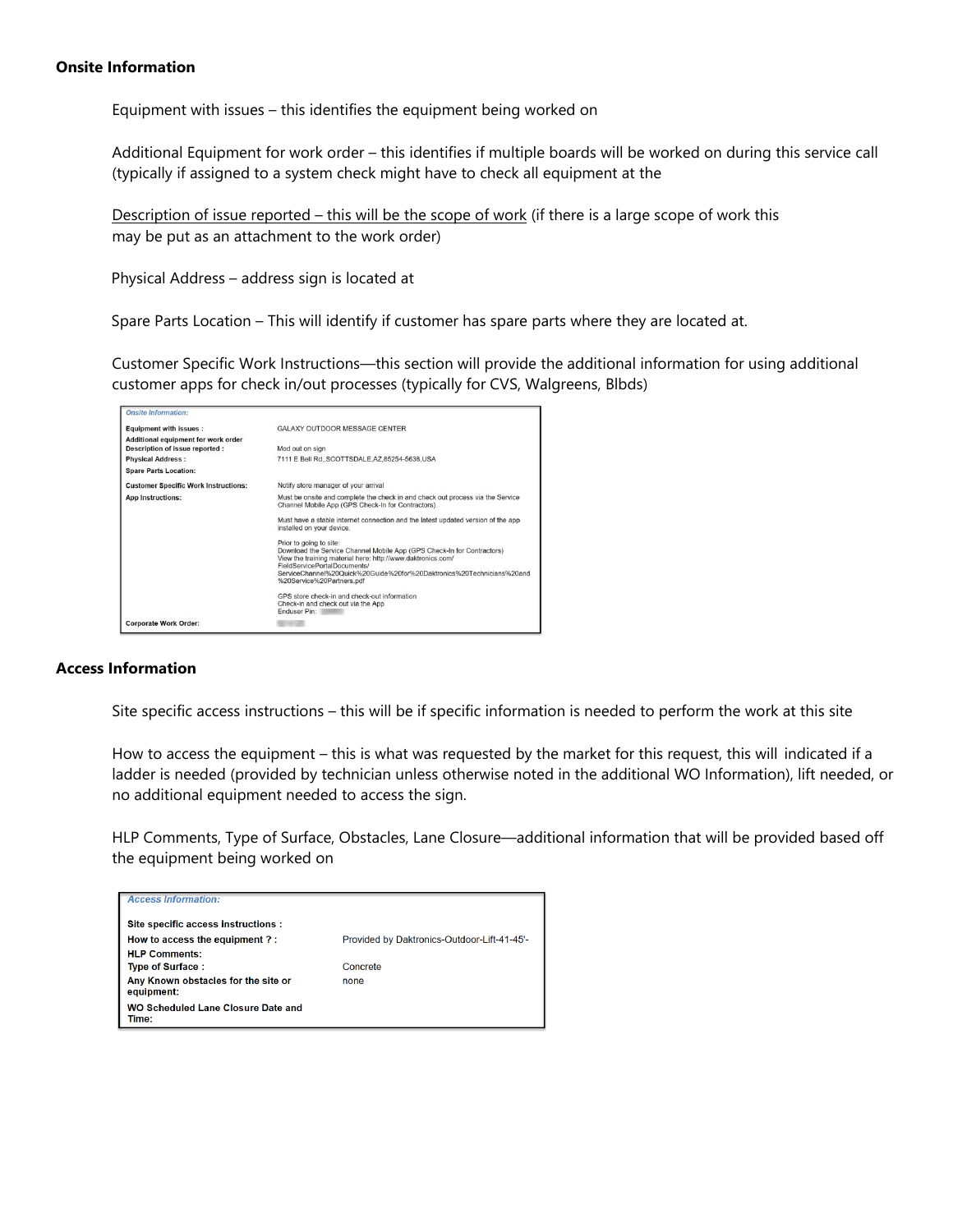#### **Additional Work Order Information**

Additional Instructions for the WO – this will be any additional information that needs to be communicated other than the scope of work. This section will often provide additional contacts for this location

Prevailing Wage – this is based off the site

Specific Tools or Material Needed onsite – this will typically be anything in addition to the normal tools/equipment taken to site. This needs to be gathered prior to the service call

Number of NCT's ordered – this identifies what has been authorized by dispatch. If an NCT is needed but was not approved; Tech/SP dispatcher needs to call into dispatch PRIOR to going to site to get an NCT approved. This section is circled in the screenshot below.

Actual Early Start/Actual Late Start – this is the timeframe in which the tech needs to arrive onsite.

\*This could differ from information on the top section if the Dispatcher is unable to assign for the actual time within GoServicePro

*If a lift is ordered the following information will be filled out*

Type and Size of lift ordered - this will be the equipment that was rented from the lift company (a substitute for the requested lift above might be necessary of the lift company does not have that size available).

Lift arrival date and time – this is the time the lift company has committed to delivering lift

Company providing the lift – lift company Daktronics ordered lift through

Lift delivery instructions and location – this would be any special delivery instructions Daktronics provided to the lift company

Additional notes – this could be anything additional dispatch communicates to the technician. If a specialty lift was ordered this would be indicated in this field.

| <b>Additional Work Order Information:</b>   |                              |  |  |
|---------------------------------------------|------------------------------|--|--|
| Additional Instructions for the WO :        |                              |  |  |
| <b>Prevailing wage:</b>                     | Yes                          |  |  |
| Specific tools or materials needed onsite : |                              |  |  |
| Number of NCT's ordered :                   |                              |  |  |
| <b>Actual Early Start:</b>                  | 3/7/2019 11:00:00 AM         |  |  |
| <b>Actual Late Start:</b>                   | 3/7/2019 1:00:00 PM          |  |  |
| Type and Size of lift ordered:              | 45 ft Articulating Boom Lift |  |  |
| <b>Lift Arrival Date and Time:</b>          | 3/7/2019 8:00:00 AM          |  |  |
| Company providing the lift:                 | United                       |  |  |
| Lift delivery instructions & locations:     | by electronic sign           |  |  |
| <b>Additional notes:</b>                    |                              |  |  |